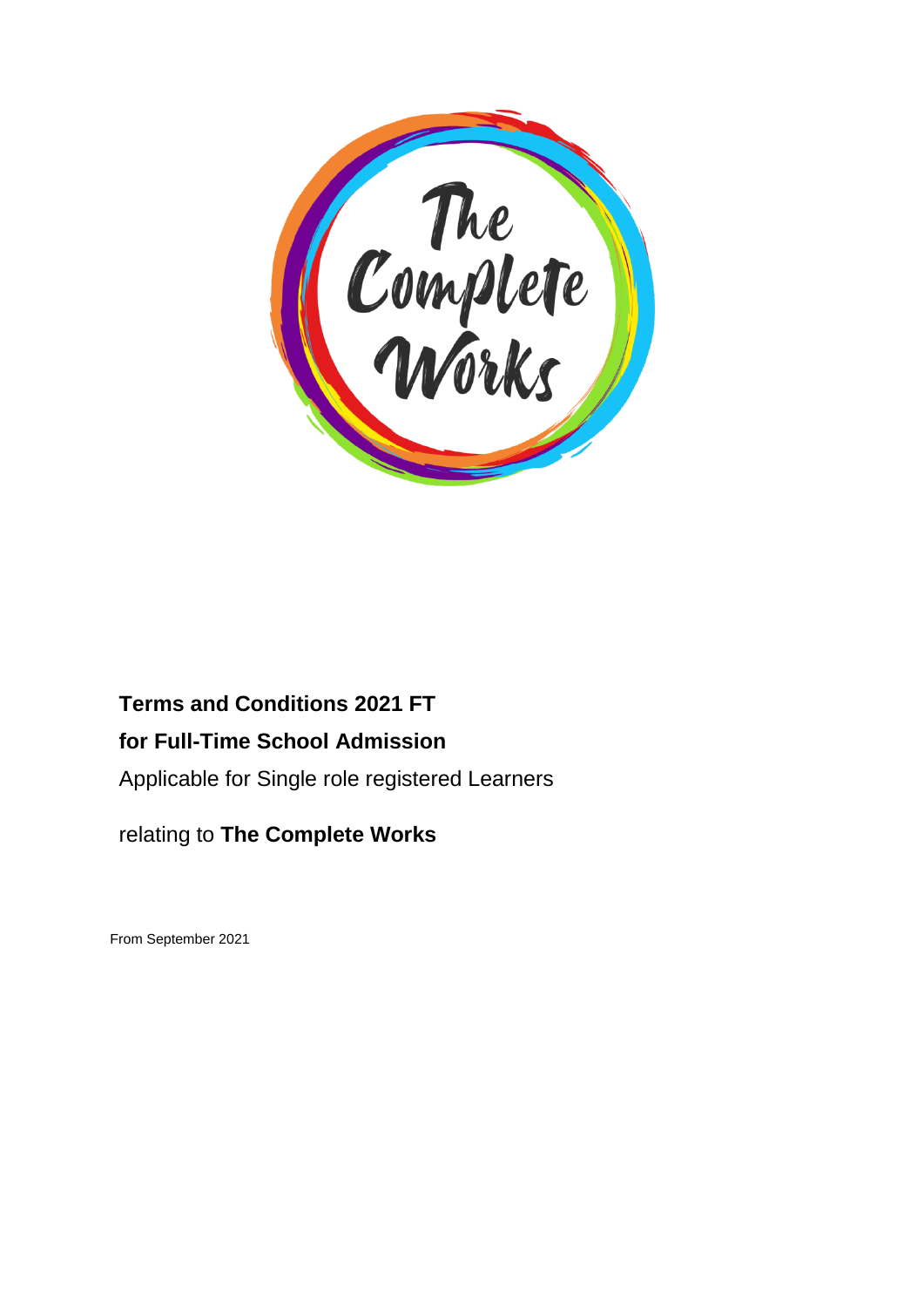# **1 DEFINITIONS AND INTERPRETATION**

- 1.1 In these terms and conditions, unless the context otherwise requires, the provisions of clauses 1.2 to 1.10 shall have effect.
- 1.2 The following expressions shall have the following meanings in these terms and conditions:

| <b>Additional Services</b>                            | means the additional services described in paragraph 4 of<br>Schedule 1 to the Learner Education Contract;                                                                                                                                                                                    |
|-------------------------------------------------------|-----------------------------------------------------------------------------------------------------------------------------------------------------------------------------------------------------------------------------------------------------------------------------------------------|
| <b>Admission Date</b>                                 | means the date specified in paragraph 5.1 of Schedule 1 to the<br>Learner Education Contract;                                                                                                                                                                                                 |
| <b>Authority</b>                                      | means the Local Authority, School or Referring body which is<br>the body which has responsibility for the Learner, as specified<br>in paragraph 1 of Schedule 1 to the Learner Education<br>Contract, and shall include its representatives, successors and<br>assigns;                       |
| <b>Business Day</b>                                   | means any chargeable school day which is not a Saturday, a<br>Sunday or a bank or public holiday in England and Wales;<br>There are 195 school days in our academic year, inclusive of 5<br>chargeable inset days.                                                                            |
| <b>Care Plan</b>                                      | means a document detailing a Learner's specific care needs<br>and requirements for which the Authority is responsible or a<br>plan drawn up by the responsible authority for a Looked After<br>Child under the terms of the Children Act 1989, and which may<br>be amended from time to time; |
| <b>Care Manager</b>                                   | means the person appointed by the Authority to develop a Care<br>Plan to meet the assessed needs of the Learner;                                                                                                                                                                              |
| <b>Education, Health and Care</b><br>Plan or EHC Plan | means the plan outlining the statutory provisions that must be<br>delivered for Learners;                                                                                                                                                                                                     |
| <b>Fees</b>                                           | means the fees as set out in paragraph 6 of Schedule 1 to the<br>Learner Education Contract, subject to any variation under<br>clause 14.2 and any amendments that may be agreed between<br>the parties from time to time under clause 13;                                                    |
| <b>Headteacher</b>                                    | means the person designated in charge of the School and who<br>acts in loco parentis;                                                                                                                                                                                                         |
| <b>Individual Education Plan</b>                      | means the plan for a Learner's educational programme for<br>which the Provider is responsible;                                                                                                                                                                                                |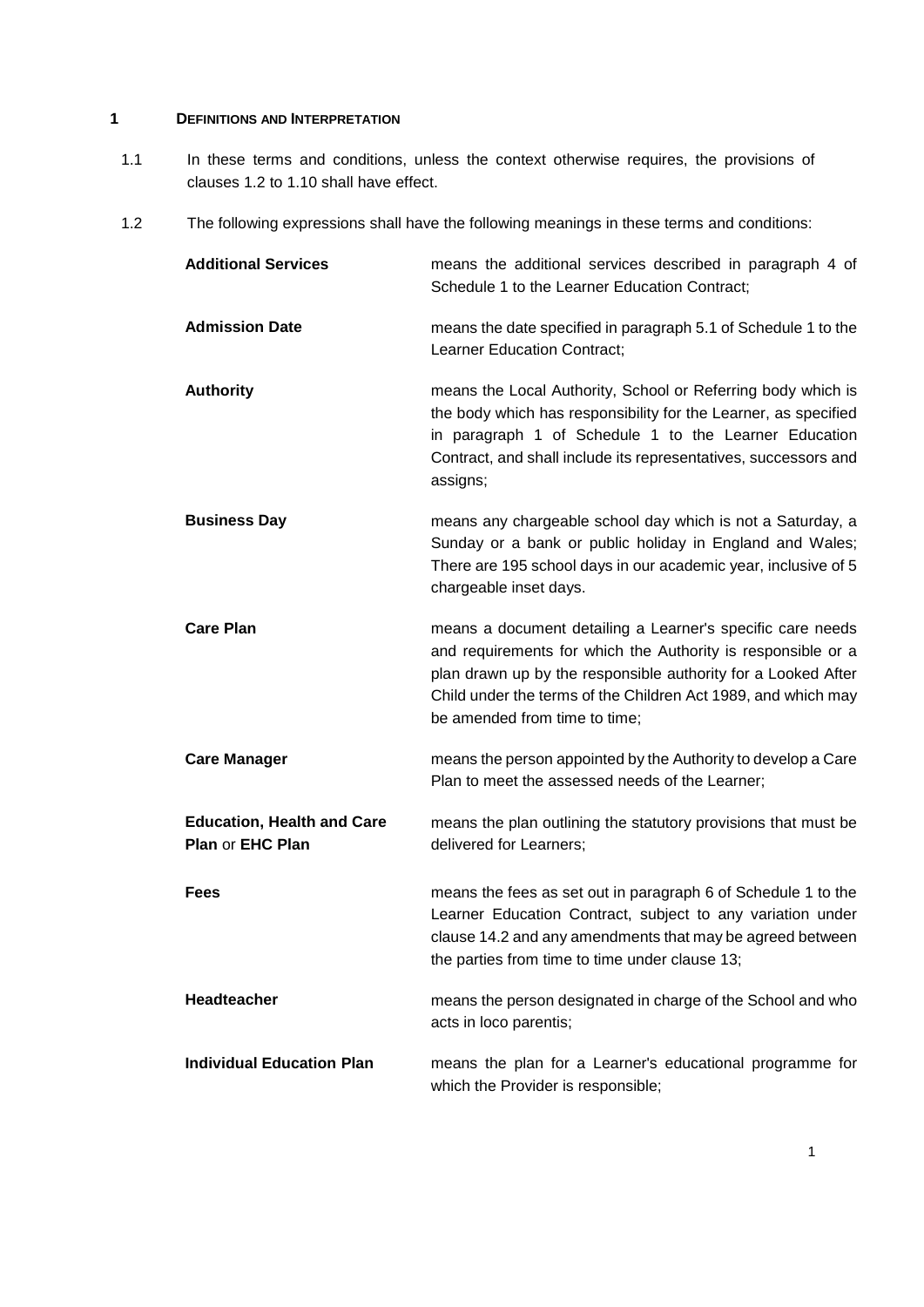| Inspectorates                     | means one, any or all of the Office for Standards in Education<br>(Ofsted) and the Care Quality Commission (CQC);                                                                                                                                                                                                                                                                                                                                |
|-----------------------------------|--------------------------------------------------------------------------------------------------------------------------------------------------------------------------------------------------------------------------------------------------------------------------------------------------------------------------------------------------------------------------------------------------------------------------------------------------|
| Learner                           | means the student named in paragraph 3 of Schedule 1 to the<br>Learner Education Contract;                                                                                                                                                                                                                                                                                                                                                       |
| <b>Looked After Child</b>         | means a looked after child under the terms of the Children Act<br>1989;                                                                                                                                                                                                                                                                                                                                                                          |
| <b>Parent</b>                     | means the person or persons having parental responsibility for<br>the Learner as defined by the Children Act 1989;                                                                                                                                                                                                                                                                                                                               |
| <b>PEP</b>                        | means the personal education plan for the education of a<br>Looked After Child;                                                                                                                                                                                                                                                                                                                                                                  |
| <b>Placement</b>                  | means a specific commitment made by the Authority and the<br>Provider through entering into the Learner Education Contract<br>in respect of the Learner for the provision of education, health<br>and care to address the Learner's individual needs in<br>accordance with their EHCP, statement, IEP and/or PEP;                                                                                                                                |
| <b>Probationary Period</b>        | means a period of 6 consecutive weeks commencing on the<br>Admission Date;                                                                                                                                                                                                                                                                                                                                                                       |
| <b>Provider</b>                   | means The Complete Works Independent School (DfE number<br>211/6006) operated by The Complete Works Limited, a<br>charitable company limited by guarantee registered in England<br>and Wales (company number 3805365 and charity number<br>1081200), whose registered office is at 3rd Floor, Universal<br>House, 88-94 Wentworth St, London E1 7SA, and includes its<br>representatives, employees, sub-contractors, successors and<br>assigns; |
| <b>Learner Education Contract</b> | means the contract entered into between the Provider and the<br>Authority incorporating these terms and conditions for the<br>provision of the Services in respect of the Learner;                                                                                                                                                                                                                                                               |
| <b>School</b>                     | means The Complete Works Independent School;                                                                                                                                                                                                                                                                                                                                                                                                     |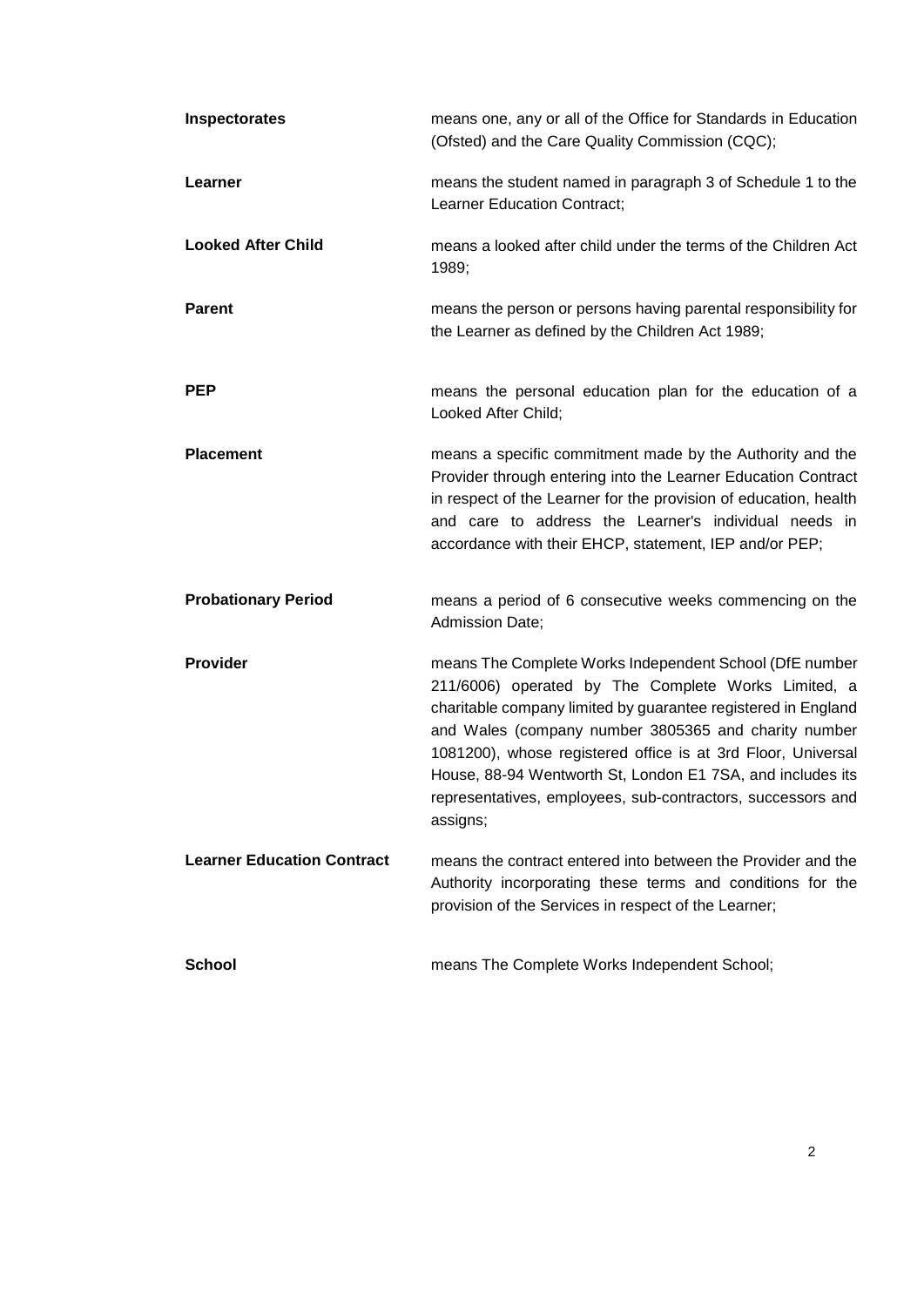| <b>Serious Breach</b> | means circumstances where either party has been shown to<br>have failed to fulfil its obligations in accordance with the<br>requirements of the Learner Education Contract, being a<br>breach which goes to the root of the Learner Education<br>Contract, such failure being so serious and fundamental to the<br>continuance of the Learner Education Contract as to justify<br>immediate termination; |
|-----------------------|----------------------------------------------------------------------------------------------------------------------------------------------------------------------------------------------------------------------------------------------------------------------------------------------------------------------------------------------------------------------------------------------------------|
| <b>Services</b>       | means all provision of education, care, work, actions and<br>responsibilities required of the Provider as described in these<br>terms and conditions and any Additional Services; and                                                                                                                                                                                                                    |
| <b>Statement</b>      | means a Statement of Special Educational Needs (SEN) or an<br>Education. Health and Care Plan.                                                                                                                                                                                                                                                                                                           |

- 1.3 References to a clause or sub-clause are references to a clause or sub-clause of these terms and conditions.
- 1.4 Except where the context otherwise requires words denoting the singular include the plural and vice versa; words denoting gender include all genders and words denoting persons include bodies corporate, unincorporated associations and partnerships.
- 1.5 Clause headings are for convenience only and shall not affect the construction of this agreement.
- 1.6 All references to statutory provisions shall be construed as including references to:
	- 1.6.1 any statutory modification, consolidation or re-enactment for the time being in force;
	- 1.6.2 all statutory instruments or orders made pursuant to it; and
	- 1.6.3 any statutory provisions of which it is a consolidation, re-enactment or modification.
- 1.7 Any words following the terms **including**, **include**, **in particular** or any similar expression shall be construed as illustrative and shall not limit the sense of the words, description, definition, phrase or term preceding those terms.
- 1.8 A reference to **writing** or **written** includes e-mail.
- 1.9 All references to the **parties** shall be references to the parties to the Learner Education Contract.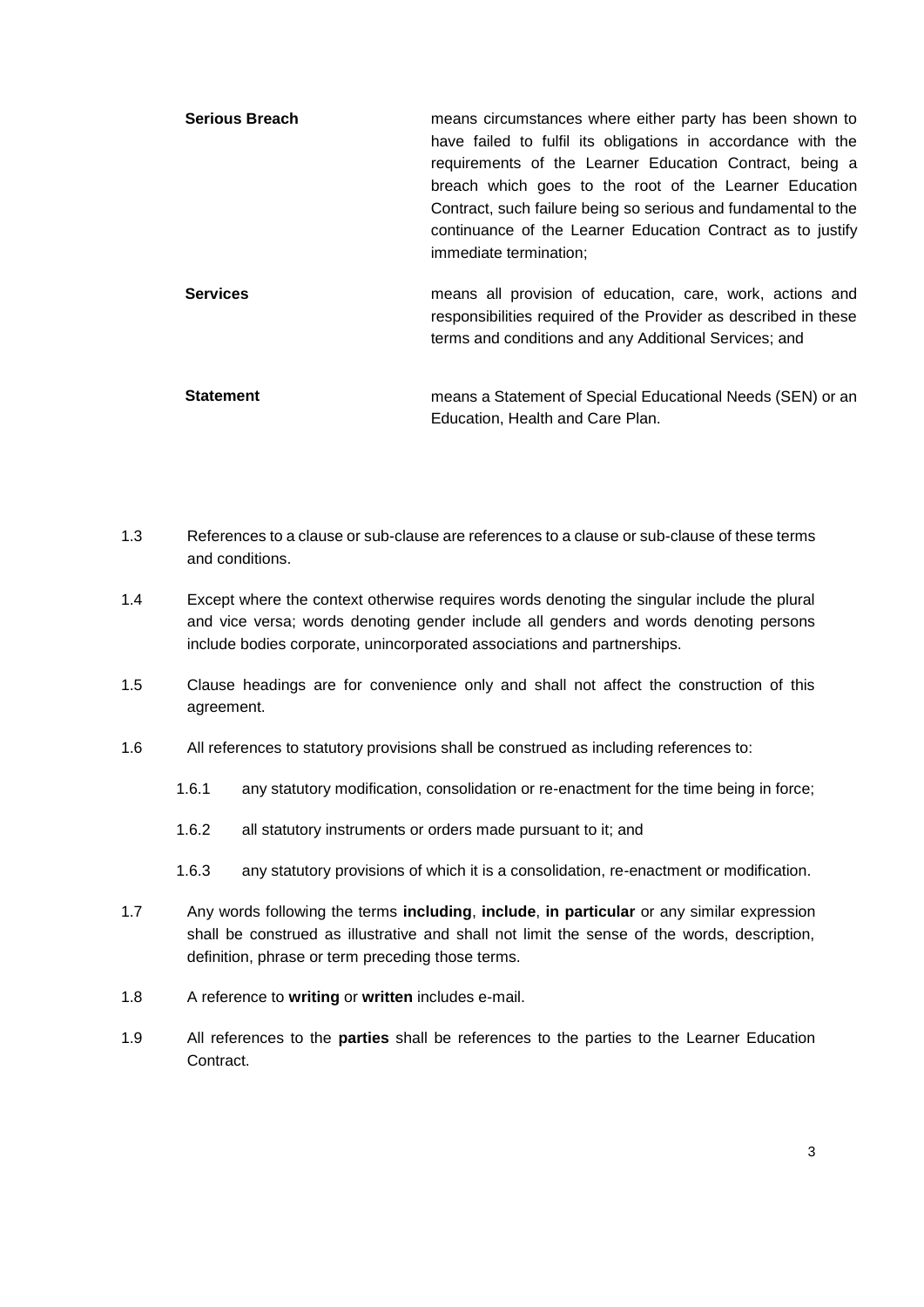1.10 If there is any discrepancy between these terms and conditions and any terms and conditions set out in the Learner Education Contract, the terms of the Learner Education Contract shall apply.

### 2 **PROBATIONARY PERIOD**

- 2.1 The Learner will be initially admitted to the School for the Probationary Period to enable the Provider to assess the Learner's suitability to study at the School. Assessment of the suitability of Learner will be in the Provider's sole discretion. The Provider may, in its sole discretion, terminate the Learner Education Contract at the expiry of the Probationary Period if it assesses the Learner as unsuitable for continued admission to the School.
- 2.2 Two weeks prior to the end of the Probationary Period, the Provider will decide whether or not to terminate the Learner Education Contract and will provide written notice to the Authority of its decision. If the Provider wishes to terminate the Learner Education Contract, the written notice must confirm the date on which the Learner Education Contract will terminate.
- 2.3 The school should not be named on any EHC Plan, until completion of the probationary period.

# 3 **SERVICES**

- 3.1 The Provider shall provide for the Learner:
	- 3.1.1 an Individual Education Plan containing targets and timescales to be achieved within 6 weeks of the Admission Date, where applicable linked to the provision specified in the Learner's EHCP;
	- 3.1.2 education and/or training appropriate to the age, ability, aptitude and special educational needs of the Learner, where applicable, in accordance with the Learner's EHCP and taking account of information provided in reviews;
	- 3.1.3 any Additional Services; and
	- 3.1.4 such further services as may be agreed between the Authority and the Provider from time to time following a detailed assessment of the Learner's specific needs, provided that any further services agreed between the parties must be confirmed in writing by both parties.
- 3.2 The Provider shall put in place a programme of activities to promote the development of the Learner's social, personal and life skills, which allows for positive interaction with the School and wider community and family and is appropriate to support the Learner in achieving goals/outcomes set out in the Learner's Individual Education Plan.
- 3.3 Subject to the Provider's obligations set out in clause 17 and to the extent permitted by applicable law and regulation from time to time, the Provider shall periodically send to the Authority reports on the progress made by the Learner, in a format and at timescales determined by the Provider in its sole discretion.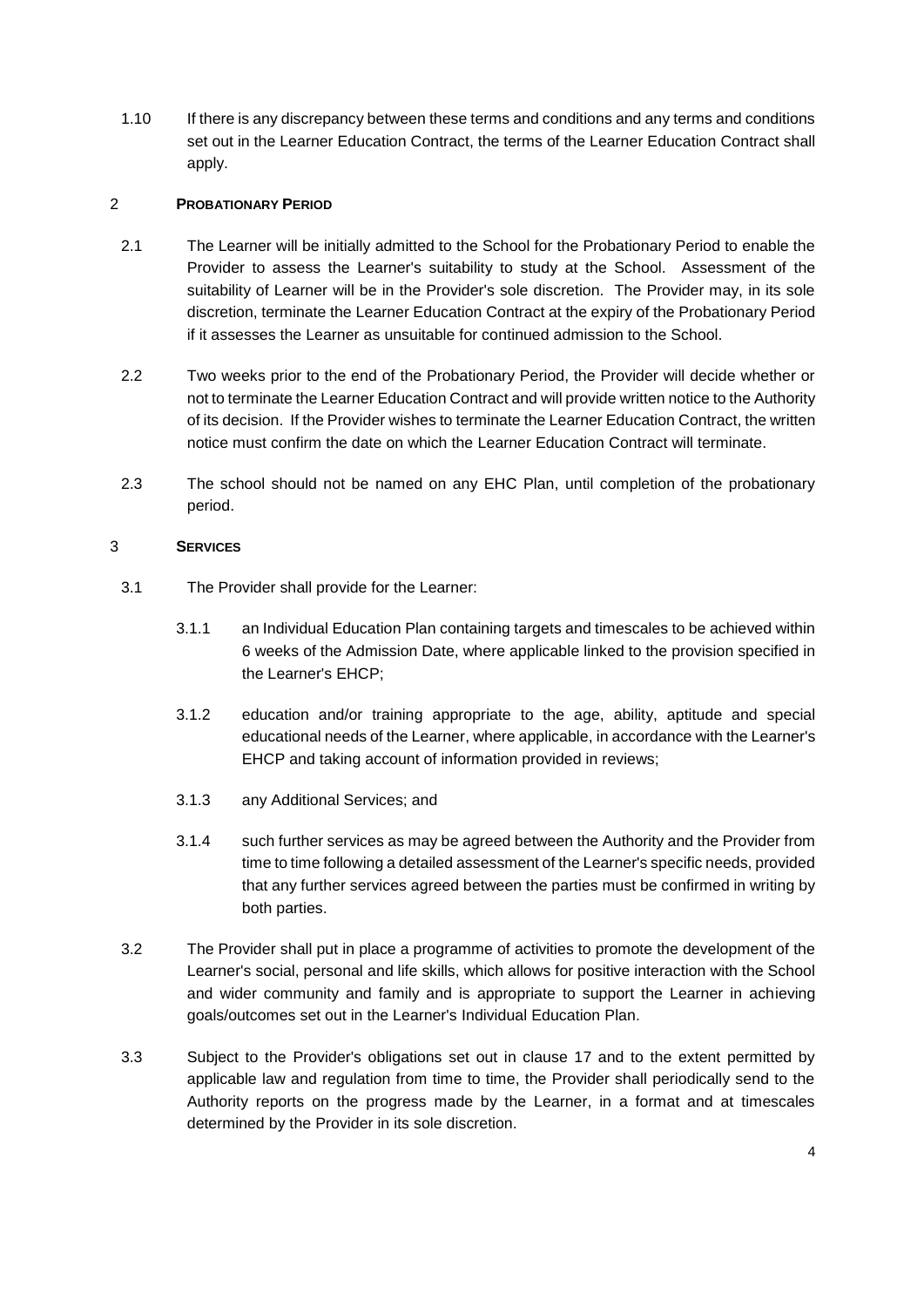- 3.4 The Provider shall use reasonable endeavours to:
	- 3.4.1 provide the Learner with every reasonable opportunity to exercise reasonable choice, where appropriate, and subject to Care Plan and review decisions;
	- 3.4.2 provide the Learner with privacy as far as reasonably practicable, taking account of the Provider's obligations of care under the Learner Education Contract and all applicable law and regulation;
	- 3.4.3 ensure that the Learner's right to be treated with equality, irrespective of race, gender, ethnicity, disability, national origin, age, religion, sexuality, or economic status, is respected;
	- 3.4.4 provide the Learner with individual and culturally appropriate dietary needs through, where possible and required, the provision of an appropriate, balanced and nutritionally sound diet, using discretion at all times when addressing the needs of the Learner with eating disorders;
- 3.5 The Provider shall have procedures to record, explain and review decisions which restrict the Learner's self-determination. Any restriction or sanction to be imposed, for example to control extreme behaviour seriously affecting the Learner's safety (or that of other children or staff), shall be clearly stated in a Learner's Individual Education Plan in order that staff know what action is permissible.

#### 4 **STANDARD OF CARE**

- 4.1 Subject to clause 4.2, the Provider shall not assign or subcontract the whole of the Learner Education Contract or any part of it without the prior written consent of the Authority, such consent not to be unreasonably withheld or delayed.
- 4.2 The Provider may subcontract any of the Services where reasonably required in order to cover sickness, absence or departures of permanent staff, or to deal with additional workload on a short-term basis, provided that the Provider must be satisfied that any third party subcontractor has in place staff vetting procedures that fully comply with all applicable law and regulation.
- 4.3 The Provider shall use its reasonable endeavours to ensure that the Services meet the quality standards detailed in these terms and conditions and comply with the requirements set out in the Education, Health and Care Plan, IEP, or PEP for the Learner as appropriate to the Placement arrangements.
- 4.4 The Provider shall use reasonable endeavours to ensure the health and safety of the Learner.
- 4.5 The Provider shall operate in accordance with all applicable law and regulations relating to its obligations under the Learner Education Contract.
- 4.6 The Provider reserves the right to move students' education between on and off-site, different centres or locations, for their own care or for the care of others.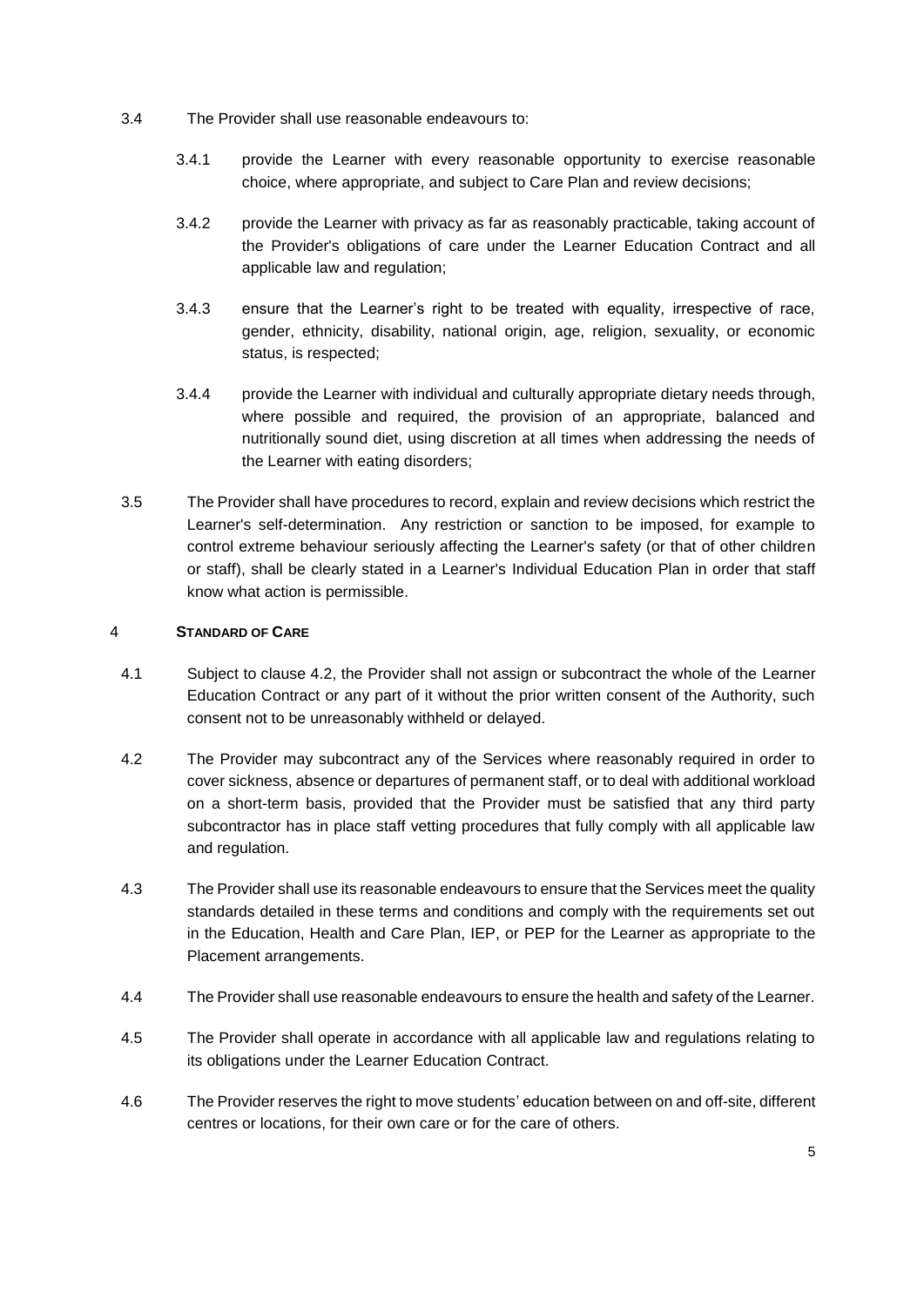- 4.7 Where the Provider considers it unsuitable for a student to continue to receive education onsite (outside of any exclusion, see clause 8), where the student has an assigned individual teacher; an initial 3 hours of education per day, will be offered off-site in a library or their home until an arrangement for full-time education can be put in place.
- 4.8 Learners who are identified as persistent non- engagers or non- attenders will be moved onto our intervention programme. Our intervention officer will write a plan with the Learner and family to target increased engagement or attendance. The expectations soften on education for a period and dwell upon attendance for shorter more focussed sessions. These hours are then steadily built up again with clear expectations and sanctions/rewards as a new teacher is introduced. The intervention officer specialises in improving relationships between the Learner and the school, as well as between the family/carers, school and professionals. The intervention programme will not incur any extra payment from the Authority, but will replace the usual teaching timetable with the agreed fees continuing in line with the Learner Education Contract.
- 4.9 The Provider has the right to decide the assigned ratio of staff to students and to change that ratio based upon the student's needs; this will not result in a change of fees unless a ratio higher than 1:1 is required, in which instance the Provider will seek approval for additional fees from the Authority.

# 5 **INFORMATION TO BE PROVIDED BY THE PROVIDER**

- 5.1 The Provider shall make available to the Authority upon reasonable request a current copy of:
	- 5.1.1 the School prospectus, admissions policy, curriculum policy, assessment/ reporting policy, and all relevant care policies, including those on behaviour and discipline, physical restraint, exclusion, child protection (with reference to Safeguarding Children Board guidelines) and for the handling of complaints;
	- 5.1.2 any relevant inspection reports in relation to the Provider produced by any regulatory bodies;
	- 5.1.3 the Provider's procedures for the involvement of relevant support services;
	- 5.1.4 term dates for each academic year; and
	- 5.1.5 evidence that risk assessment has been carried out in respect of employers' and public liability.

#### 6 **INFORMATION TO BE PROVIDED BY THE AUTHORITY**

6.1 The Authority shall supply to the Provider no later than 5 Business Days prior to the Admission Date all the necessary information relating to the Learner (including all relevant reports and information in relation to the care and educational needs of the Learner, where relevant, a EHC Plan and PEP. As well as any known information, confirmed or otherwise,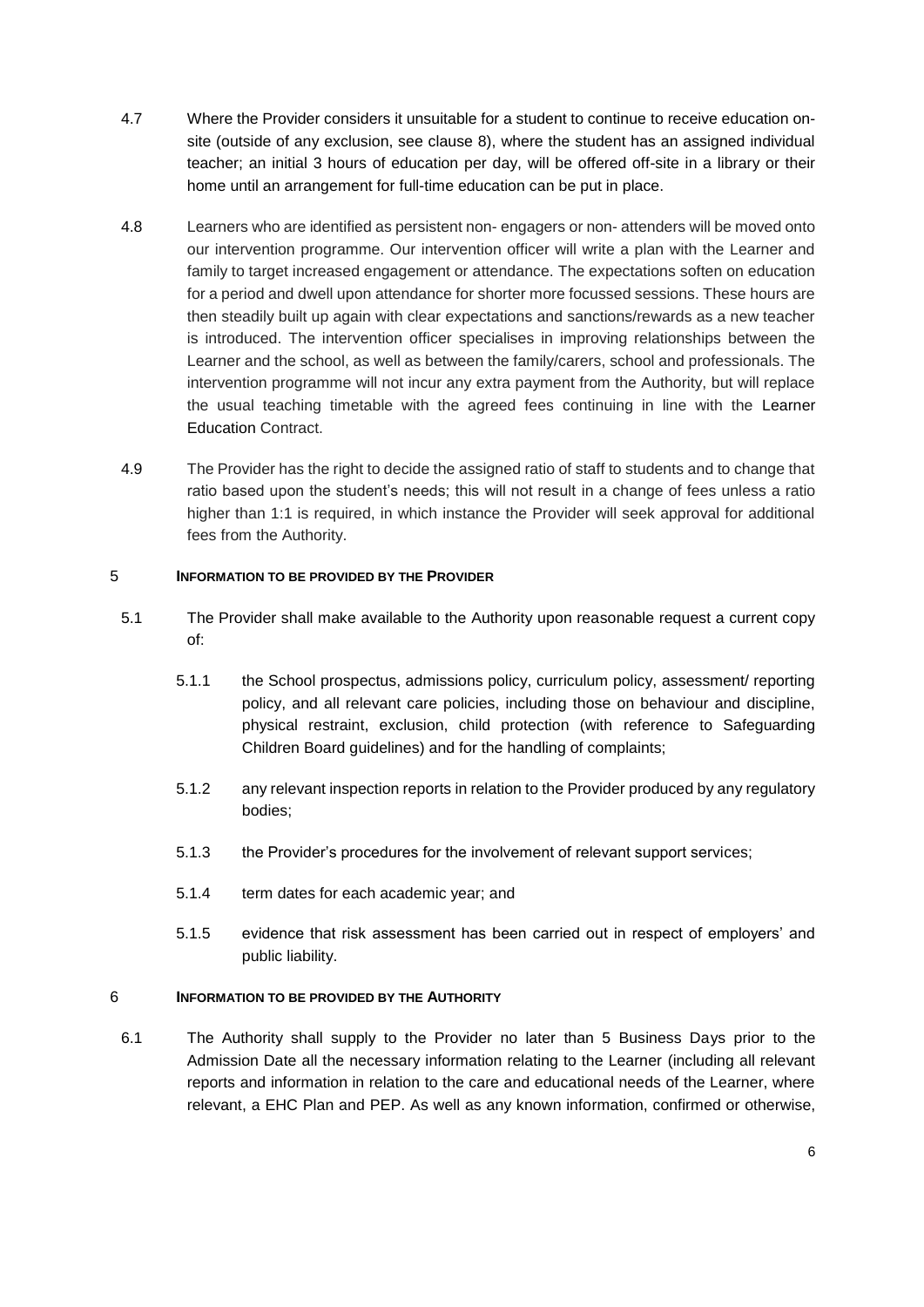which may be of particular consideration to a member of staff working alone with a Learner or within the Learner's household).

- 6.2 The Authority shall notify the Provider of its procedures for out of office hours' contact.
- 6.3 The Authority shall supply the Provider with copies of all relevant correspondence between the Authority and the Learner and the Learner's Parent, where appropriate.
- 6.4 The Authority shall grant to the Provider access to any relevant professional advice, which it may have in respect of the care and educational needs of the Learner.
- 6.5 The Authority shall, upon request, supply the Provider with a copy of its current *Missing From Care Protocol*.

#### 7 **REVIEWS**

- 7.1 Review meetings shall be planned by the Provider in consultation with the Authority, and where appropriate the Learner and the Parent. Wherever possible reviews for different statutory purposes will be arranged in combination or to follow on from one another.
- 7.2 The Provider shall give at least 14 days' notice of all non-emergency review meetings to the Authority.
- 7.3 The Provider shall supply the Authority with all relevant reports at least 5 Business Days before each review meeting.
- 7.4 The Services shall be reviewed by the Provider in accordance with the Children and Families Act 2014, SEN Code of Practice and any applicable Department for Education regulations and, where appropriate, the Children Act 1989 (s.26), Guidance & Regulation Volume 4 or 5 (as appropriate), and any other relevant legislation and guidance. Reviews may be undertaken at more frequent intervals than prescribed in the Guidance and Regulations in the event of an emergency situation arising, or upon a reasonable request by a Learner, Parent, Provider or the Authority.
- 7.5 The purpose of each review will be to:
	- 7.5.1 consider the needs of the Learner and the extent to which they have changed in any respect;
	- 7.5.2 consider the provision required to meet the Learner's needs; and
	- 7.5.3 ensure that the provision continues to be appropriate.

Any recommendations/advice revealing a changed need shall be considered by the Authority, which has the responsibility to determine whether and in what respects to alter the EHCP.

7.6 The persons involved in review meetings shall include the Learner, Provider representative, Care Manager, where appropriate Parent and any other persons as the Authority may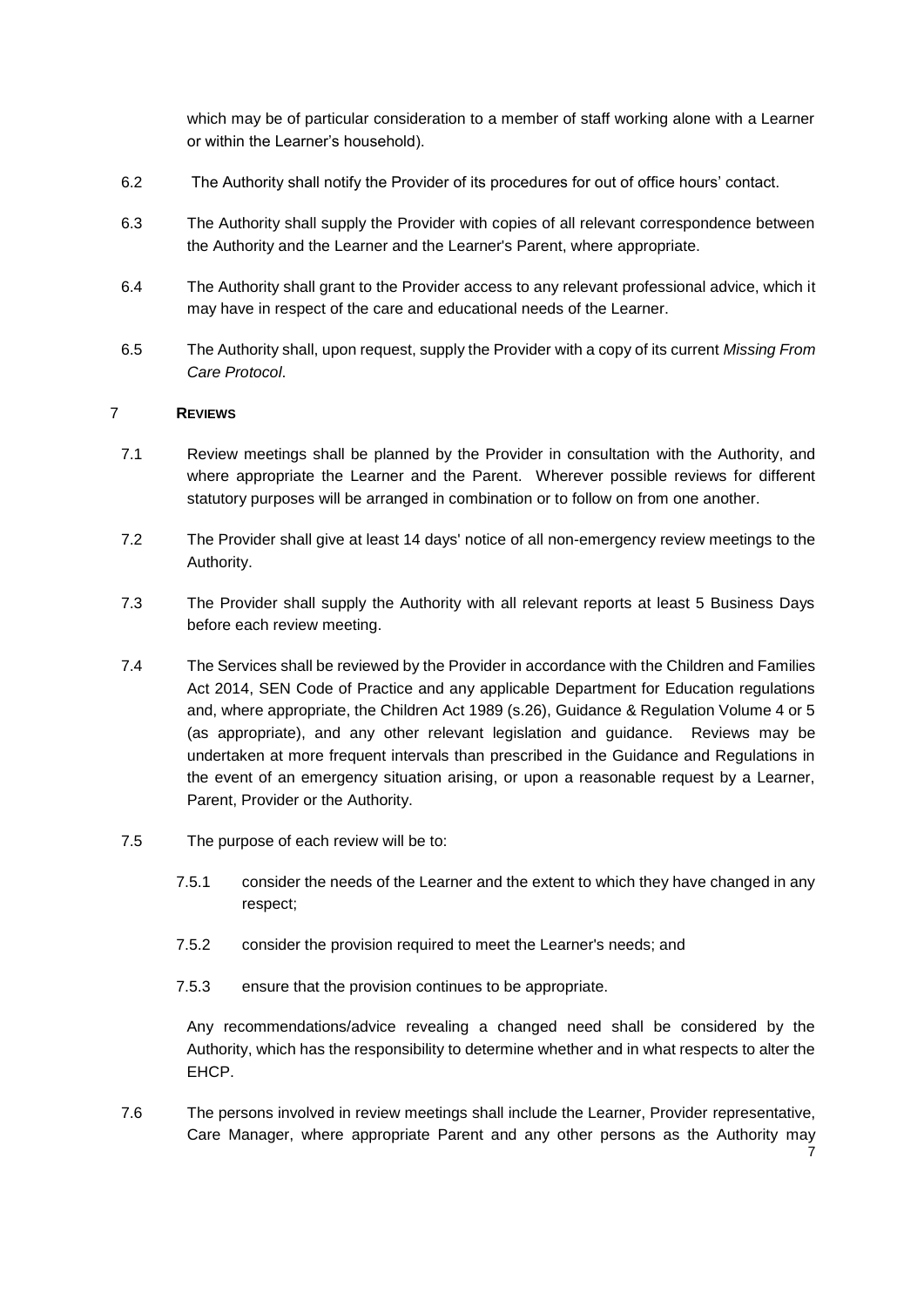consider necessary in line with the Children Act 1989, Guidance & Regulations. Normally, at the discretion of the Provider, staff who are significantly involved in a Learner's welfare will attend and contribute to review meetings.

- 7.7 The review meetings in Year 9 for the purpose of creating a transition plan should include any relevant assessments under the Disabled Persons (Services, Consultation and Representation) Act 1986 and the National Health Service and Community Care Act 1990. Representatives of the relevant Social Services, Local Authorities, Health Authority and Careers Advice (likely to be the Personal Adviser) will be notified of the review and invited to attend.
- 7.8 The Provider may call an emergency review meeting if a Placement has broken down or appears likely to break down.

#### 8 **EXCLUSION ON DISCIPLINARY GROUNDS**

- 8.1 The Provider shall use its reasonable endeavours to resolve problems with respect to misconduct on the part of the Learner, including liaising with the Authority, before considering the use of formal exclusion procedures.
- 8.2 The Provider shall inform the Authority as soon as reasonably practicable of any situation or developing problem likely to lead to an exclusion in order to give the Authority the opportunity to work with the Provider and the Parent to resolve the difficulty.
- 8.3 If the Learner is in public care the Provider shall comply with the relevant provisions of the Children Act 1989 (including Care Planning, Placement and Care Review Regulations 2010).
- 8.4 If the Learner is excluded by the Provider for a fixed period, the Provider shall notify the Authority in writing within 24 hours.
- 8.5 In respect of any fixed period exclusion (exceeding more than 3 days):
	- 8.5.1 the Provider shall provide work for the Learner to undertake and/or guidance with regard to activities and occupation of time during the period of exclusion;
	- 8.5.2 the Provider shall convene a meeting at the earliest opportunity (and in all cases within 5 Business Days) with the Authority in order to discuss a strategy plan to be adopted for the Learner's return; and
	- 8.5.3 if the Learner is looked after by the Authority the Provider shall convene an emergency review meeting in accordance with clause 7.
- 8.6 If the Provider intends to permanently exclude the Learner, the Provider shall notify the Authority by written confirmation within 3 Business Days (the **Permanent Exclusion Notice**). The Authority and (where appropriate) the Parent may request a meeting with the Provider to discuss the proposed permanent exclusion, provided that they must make such a request within 5 Business Days of the date on which the Permanent Exclusion Notice is issued, and the meeting must be convened within 15 Business Days of that date.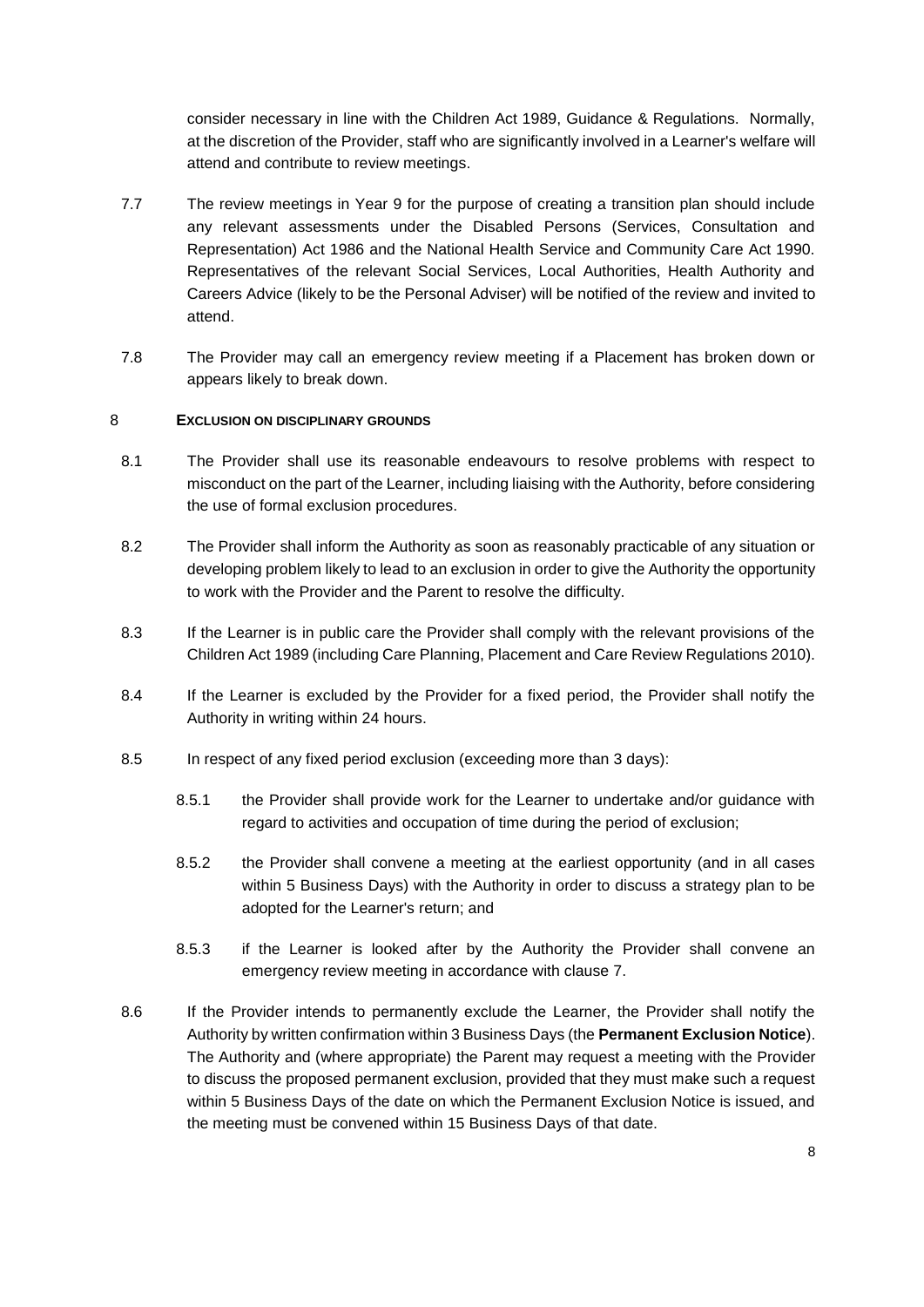- 8.7 The proposed permanent exclusion of the Learner shall take effect:
	- 8.7.1 if no meeting is requested by the Authority and/or Parent in accordance with clause 8.6, upon expiry of 15 Business Days following the date on which the Permanent Exclusion Notice is issued; or
	- 8.7.2 if a meeting is requested by the Authority and/or Parent in accordance with clause 8.6, upon expiry of 20 Business Days following the date on which the Permanent Exclusion Notice is issued, provided that the Provider has not notified the Authority, having taken into account information provided to it during that meeting, that it does not wish to proceed with the exclusion.

#### 9 **MANAGEMENT SYSTEMS**

- 9.1 The Provider shall have, and make available to the Authority upon reasonable request, its written policies on control and discipline. The Provider shall ensure that all of its employees and representatives are appropriately trained and comply with these policies at all times.
- 9.2 The Provider shall implement procedures to deal with incidents where children are alleged to be abused or exploited. These procedures will be integrated into those agreed by the Local Safeguarding Children Board, in line with the Department of Health's Children Act 1989, Guidance and Regulations, Volume 4 or 5, Residential Care and "Working Together" 2006 especially the information from 6.2 to 6.37 of that document and subsequent or associated guidance.
- 9.3 The Provider shall inform the Authority at the earliest opportunity of any allegations of illtreatment or abuse which involve any Learner and which fall within the remit of the Local Safeguarding Children Board Procedures. The Provider shall also inform any other parties as required by those procedures.
- 9.4 The Provider shall inform the Authority in writing four weeks in advance of any planned absence of the Headteacher to last more than four consecutive weeks outside of normal leave arrangements. The Provider shall put in place arrangements for running the School during the Headteacher's absence to ensure that the quality of education is not adversely affected.

#### **10 NOTIFICATIONS TO THE AUTHORITY**

- 10.1 The Provider shall notify the Authority as soon as possible and within 24 hours in any of the following circumstances:
	- 10.1.1 a serious illness or accident sustained by the Learner whilst on School premises;
	- 10.1.2 the outbreak of any infectious disease at the School which is considered sufficiently serious to be so notified in the opinion of a registered medical practitioner;
	- 10.1.3 the death of the Learner whilst on School premises;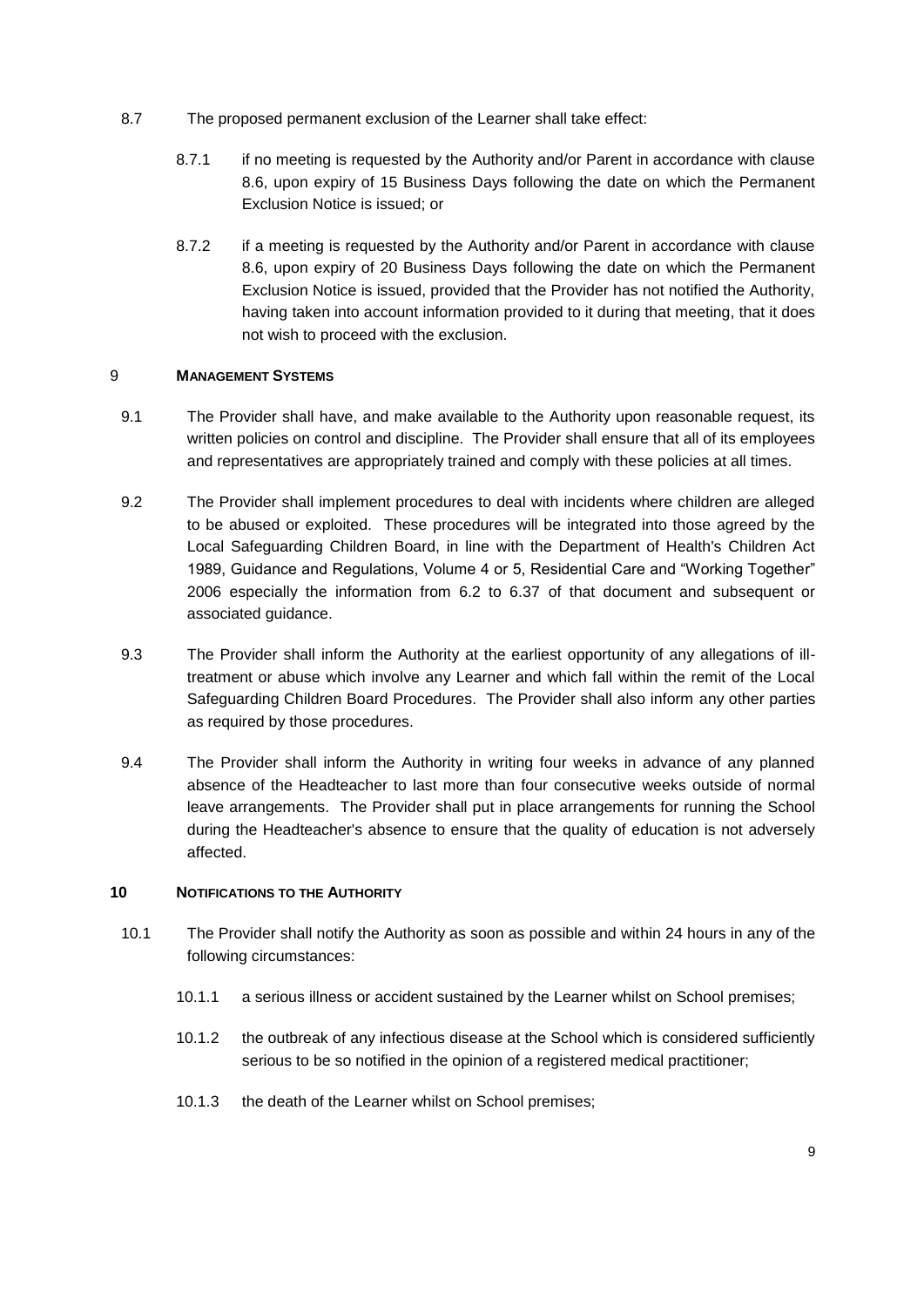- 10.1.4 an allegation that the Learner has committed a serious offence whilst on School premises;
- 10.1.5 involvement or suspected involvement of the Learner in prostitution;
- 10.1.6 any serious complaint about the School and/or Provider or any persons working at the School or otherwise employed by the Provider;
- 10.1.7 instigation and outcome of any child protection enquiry involving the Learner; and
- 10.1.8 a referral to the Secretary of State pursuant to section 2(1)(a) of the Protection of Children Act 1999(a) of an individual working at the school or in line with requirements under Disclosure and Barring.
- 10.2 The Provider shall notify the Authority within 48 hours in any of the following circumstances:
	- 10.2.1 a formal complaint being received from the Learner;
	- 10.2.2 if the Provider has any reason for concern regarding the safety of the Learner whilst on School premises;
	- 10.2.3 a serious incident involving the Learner necessitating calling the police to the School;
	- 10.2.4 any situation which threatens the Learner's well-being, including self harm or attempted self harm;
	- 10.2.5 all holidays granted to a Learner during an academic term; and
	- 10.2.6 any significant circumstance which affects the Provider's ability to provide the Services to the Learner.

#### **11 COMPLAINTS**

- 11.1 The Provider shall, prior to the Admission Date, provide to the Learner and their Parent a copy of the Provider's complaints policy and procedure.
- 11.2 The existence of the Provider's complaints policy and procedure has no impact upon the Parent's or Learner's right of access to the Authority's complaints and representation procedure, where they are eligible. Written details of the same and the identity of the Authority's officer to whom applications should be made will be provided by and at the expense of the Authority to the Parent.

#### 12 **PERIOD OF THE LEARNER EDUCATION CONTRACT**

12.1 The Learner Education Contract is effective from the date the Authority confirms its acceptance in writing to the Provider or on arrival of the admission date specified in 5.1 of the Learner Education Contract if no response has been received to the contrary (as specified in clause 3 of the Learner Education Contract) and shall continue in full force and effect until terminated in accordance with clause 23.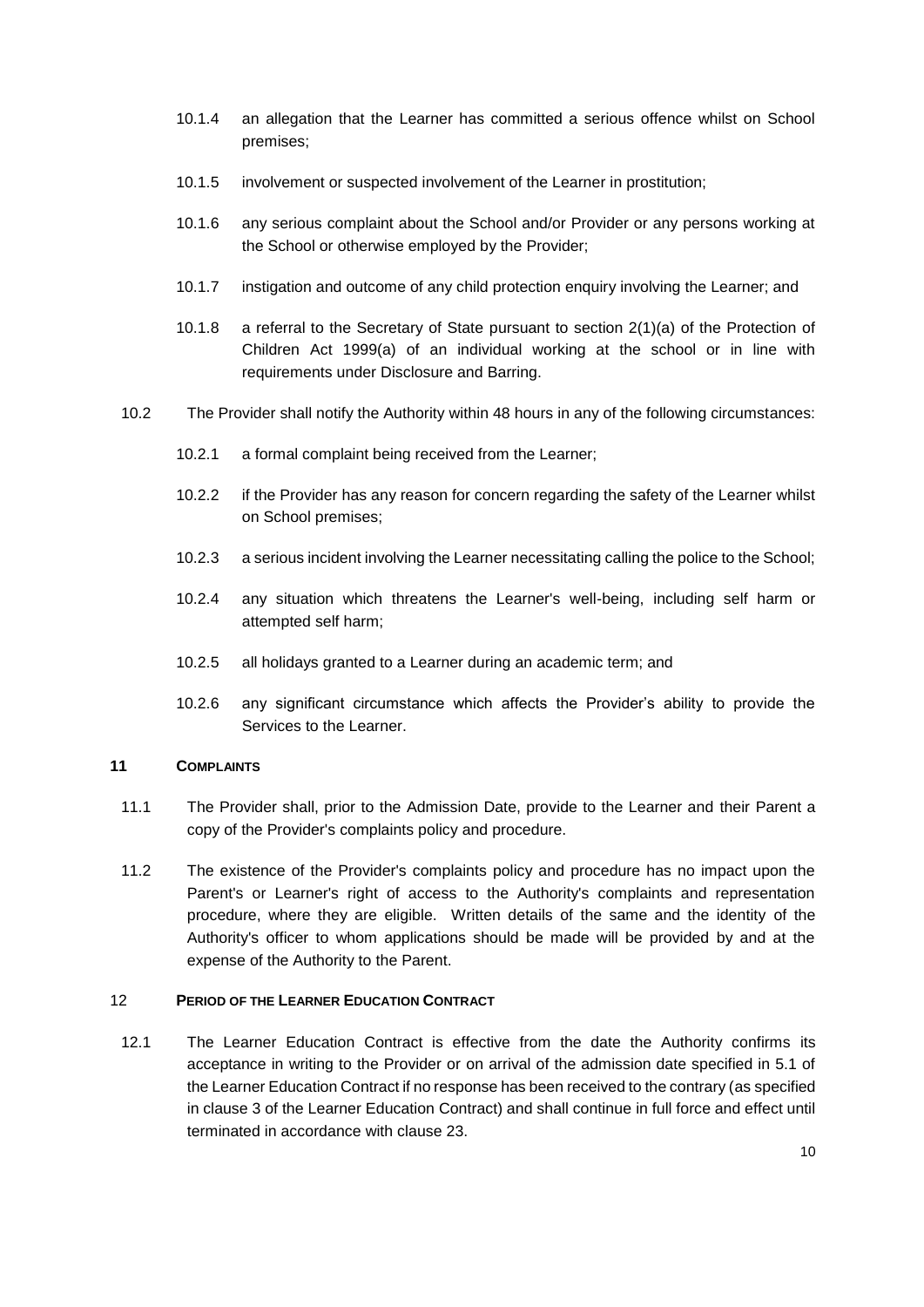- 12.2 The Learner Education Contract cancels and supersedes any previous contract existing between the parties in relation to the Learner.
- 12.3 The term dates in which education takes place are those set by the Provider and may vary from that of the Authority.

#### 13 **VARIATIONS**

- 13.1 The Provider may propose, or the Authority may request, at any time, a variation to the Additional Services.
- 13.2 If the Provider and the Authority agree to a substantial change to the Additional Services, they will consider whether any variations should be made in respect of the Fees. No variation shall be made without the written agreement of both parties.
- 13.3 Save as provided for in clause 14.2, the Learner Education Contract may only be amended in writing, signed by the duly authorised representatives of the Provider and the Authority and annexed to the Learner Education Contract by way of an appendix, following prior discussion of the need for the proposed alterations and consideration of the time required to implement any agreed changes.
- 13.4 These terms and conditions cannot be varied.

#### 14 **FEES**

- 14.1 Subject to clause 14.7, the Authority shall pay the Fees to the Provider for the period from the Admission Date until termination of the Learner Education Contract.
- 14.2 The Fees shall be reviewed by the Provider on an annual basis, usually at the end of each academic year and in any case no later than 30 Business Days before the commencement of the next academic year, and may be varied by the Provider at its sole discretion. The Provider shall notify the Authority in writing of any variations to the Fees at least 20 Business Days before the commencement of the next academic year. Subject to clause 14.3, the revised Fees shall take effect from the start of the next academic year and the Learner Education Contract shall be automatically varied accordingly.
- 14.3 If the Provider notifies the Authority of an increase in Fees for the next academic year in accordance with clause 14.2, the Authority may notify the Provider in writing that it wishes to terminate the Learner Education Contract, provided that such notification must be made within 10 Business Days of the date on which the Provider notifies the Authority of the proposed Fee increase.
- 14.4 All amounts due under the Learner Education Contract are exclusive of VAT, except where it expressly provides otherwise.
- 14.5 The Fees shall be paid by the Authority in accordance with the payment provisions set out in paragraph 7 of Schedule 1 to the Learner Education Contract and within 15 days of receipt of an invoice from the Provider.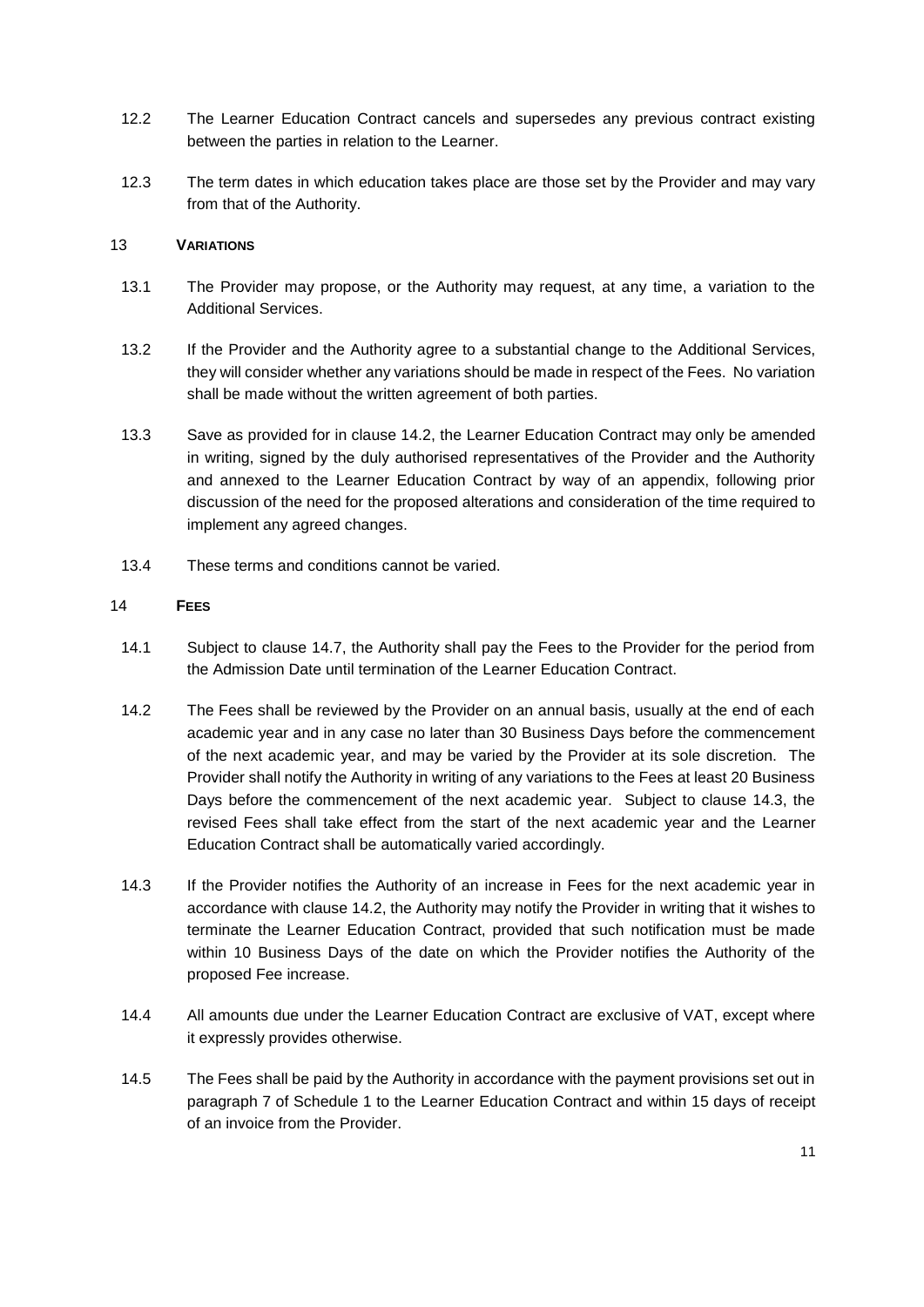- 14.6 If the Authority fails to make any payment due to the Provider under the Learner Education Contract by the due date for payment, then, without limiting the Provider's rights, the Authority shall pay interest on the overdue amount at the rate of 4% per annum above the Bank of England's base rate as varied from time to time. Such interest shall accrue on a daily basis from the due date until actual payment of the overdue amount, whether before or after judgment. The Authority shall pay the interest together with the overdue amount.
- 14.7 The Authority shall not be liable to meet the Fees in the following circumstances:
	- 14.7.1 if the Learner has been permanently excluded from the School, in which case the Authority's liability to pay the Fees shall cease on the day that the permanent exclusion becomes effective;
	- 14.7.2 if the Learner has been excluded for a fixed term period exceeding 15 Business Days and the Provider is unable to provide suitable alternative education (where appropriate) for the period of the exclusion, in which case the Authority shall have no liability to pay the Fees for the period from the expiry of 15 Business Days after the date on which the fixed term exclusion takes effect until conclusion of the fixed term exclusion;
	- 14.7.3 if the Learner is directed not to attend the School on safeguarding advice and the Provider cannot provide suitable alternative education, in which case the Authority shall have no liability to pay the Fees from the date which falls 15 Business Days after the date of the Learner's last day of attendance at the School until the date on which the Learner returns to the School, and if the Authority is providing home education or alternative education during that 15 Business Day period, the cost of that support shall be deducted from the Fees payable;
	- 14.7.4 if the Learner is absent due to illness for a period of 15 Business Days or more and the Provider is unable to continue to provide suitable and appropriate education in respect of the Learner and the Authority is providing home education or hospital school education to that Learner, in which case the Authority shall have no liability to pay the Fees from the date which falls 15 Business Days after the date of the Learner's last day of attendance at the School unless and until the Learner returns to the School, and if the Authority is providing home education or alternative education during that 15 Business Day period, the cost of that support shall be deducted from the Fees payable;
	- 14.7.5 if the Learner dies, in which case the Authority's liability to pay the Fees will cease 5 Business Days after the date of death, save that any additional costs (for example the cost of additional staffing) which the Provider is contracted to continue to pay in respect of the Learner shall be paid for by the Authority until the end of the relevant notice period that would have been applicable if the Learner had not died.

Where deductions are made from the Fees under any of the provisions of clause 14.7, the daily rate of those deductions shall not exceed the equivalent daily rate specified in paragraph 6.1 of Schedule 1 to the Learner Education Contract.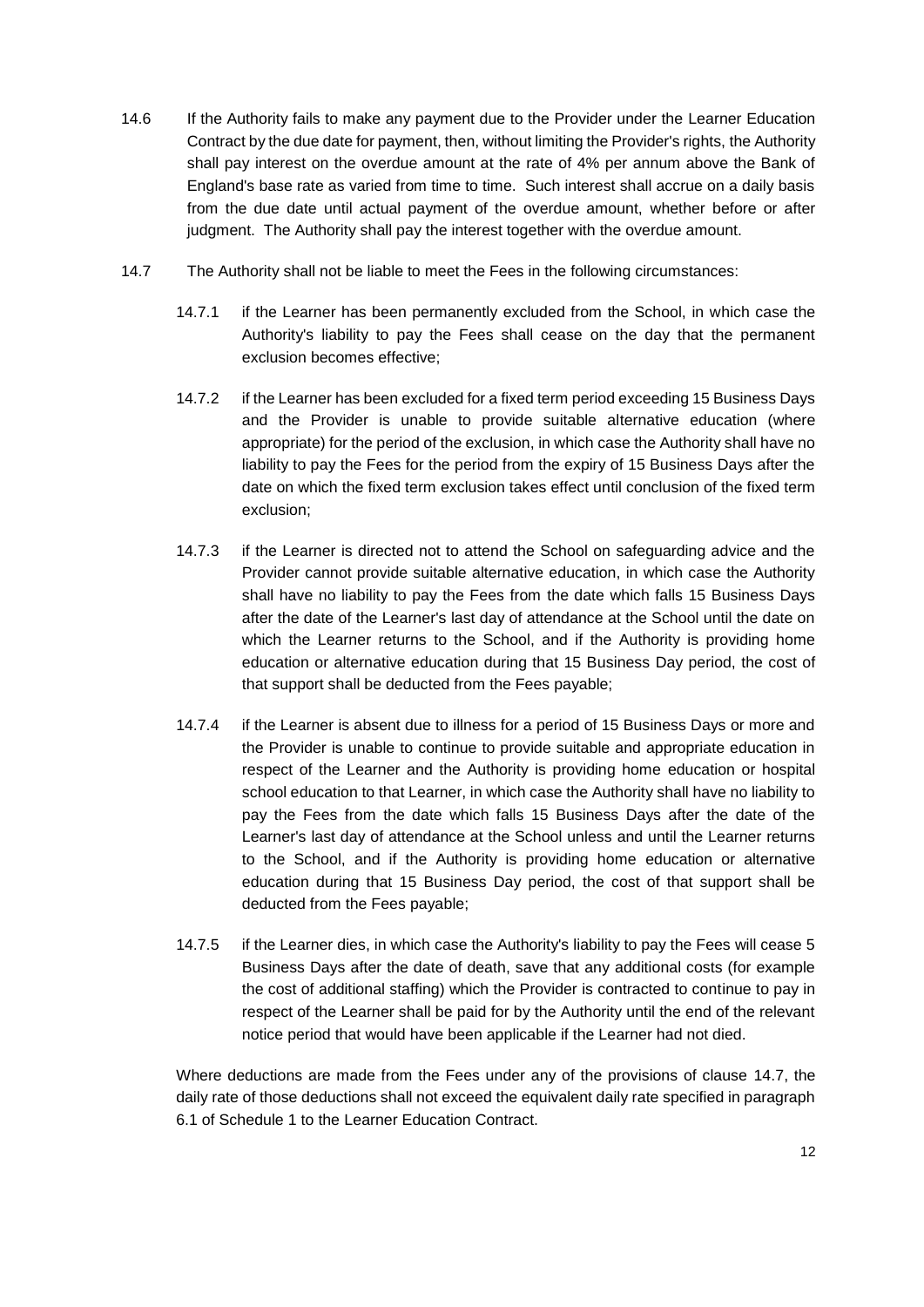- 14.8 Save in respect of any Fees outstanding as at the date of Termination of the Learner Education Contract (including any termination notice fee) and subject to clause 14.7, the Authority shall cease to be liable to pay the Fees under the Learner Education Contract from the date of termination of the Learner Education Contract.
- 14.9 Fees include resources, trips and lunches where required.
- 14.10 The Provider will make necessary exam entries for the Learner. If the Learner is referred after regular exam entry deadline, any late entry fees will be charged on to the Authority.
- 14.11 Fees include annual training for staff and five inset days each year. Students are not required to attend school on these days.
- 14.12 Extra funds will be sought from the Authority for supporting a student to travel to and from the education location, plus the costs of providing an additional teacher-assistant and for any tests or examinations to diagnose a learning difficulty or area of SEN that needs investigating and cannot be carried out by the Authority.
- 14.13 All places in the school should be full-time where possible. The Provider does have the right to elect to deliver a student a reduced timetable where deemed appropriate, however this will not result in a reduction in fees.
- 14.14 The placement will continue until the last day of the Provider's summer term, regardless of the student's age. This includes year eleven students, who, where appropriate, will be transferred to the provider's post-exam project. This project may result in a reduction in hours and students will be afforded more independence, which may mean they opt not to engage. In this event they will be encouraged to reconsider, but will not be pursued to a point which may damage their educational experience with the Provider. Those students not deemed appropriate for the project will be offered an offsite individual equivalent, however if they refuse to engage a similar approach will be taken. Regardless of the students' engagement post-exams all fees are still chargeable until the end of the Provider's academic year.

#### 15 **EMPLOYEES**

- 15.1 The Provider shall at all times during the Learner Education Contract use reasonable endeavours to employ sufficient persons appropriately qualified to successfully deliver the standards of education, health and care required by the Learner Education Contract.
- 15.2 The Provider shall ensure that no employee, representative or any sub-contractor is permitted to provide Services until all the necessary checks have been undertaken and the checks are satisfactory.
- 15.3 The Provider shall follow the system for recruitment as set out in *Safeguarding Children and Safer Recruitment in Education*.

#### 16 **RECORDS, INFORMATION, DATA PROTECTION AND CONFIDENTIALITY**

16.1 The Provider shall maintain formal procedures/systems for the keeping of accurate records.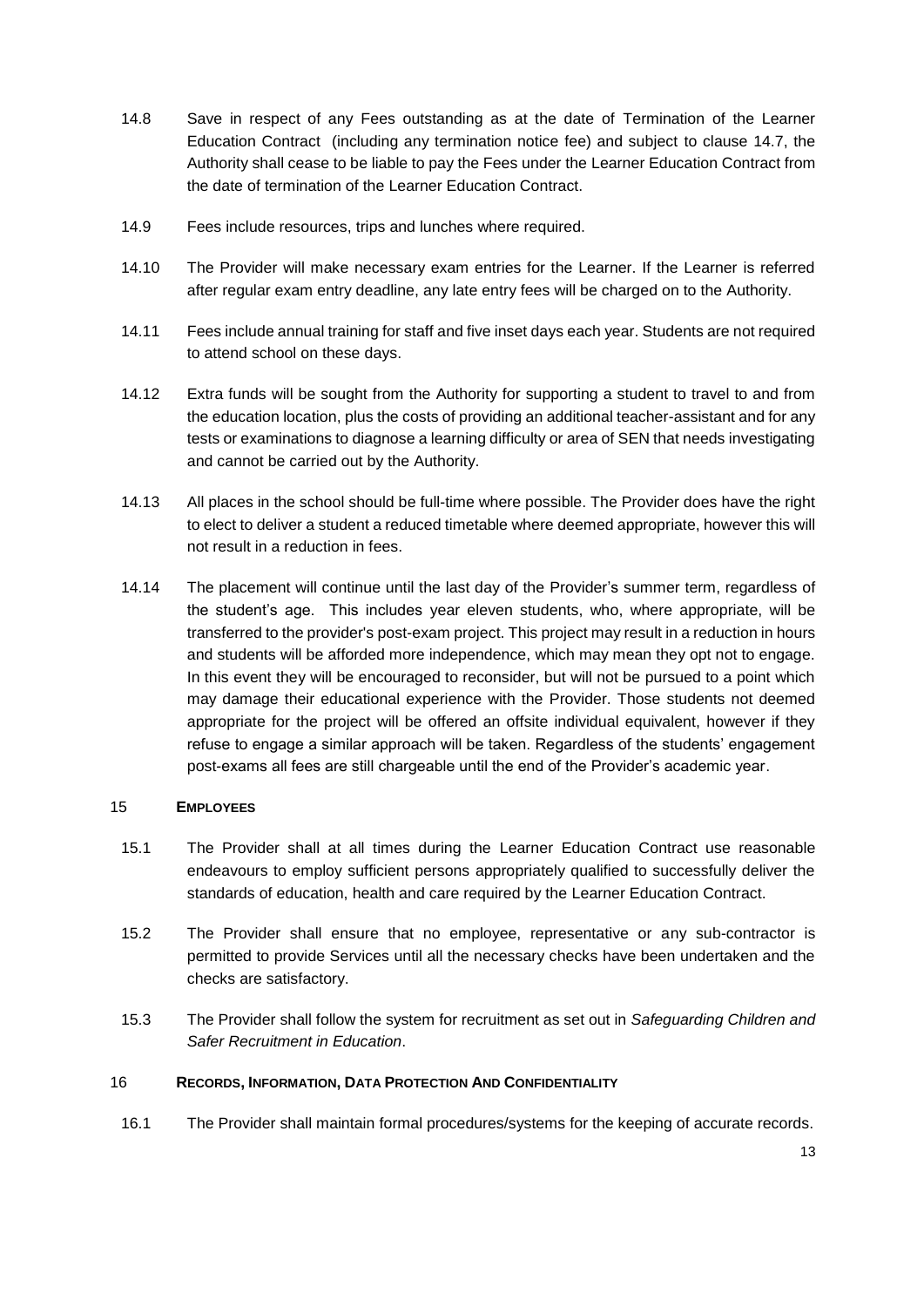- 16.2 The Provider shall use reasonable endeavours to ensure that the information, records and documentation necessary to effectively monitor the performance of the Learner are accurately maintained and that their validity is checked at regular intervals.
- 16.3 The Provider shall supply the Authority with information to allow for the monitoring, review and assessment of the Provider's capabilities to provide the Services.
- 16.4 Subject always to the Provider's obligations under the Data Protection Act 2018, the Provider shall
	- 16.4.1 make records relating to the Learner available on request to the Authority and to the Parent and/ or Learner; and
	- 16.4.2 allow access to records relating to the Learner to any guardian appointed by the courts in respect of the Learner.
- 16.5 On termination of the Learner Education Contract, the Provider shall maintain all files and records, including the Learner's individual records, case notes and information held by Provider in compliance with all relevant legislation and guidance, and if the Learner is placed at a new school or college, the Provider shall supply copies of all files and records relating to the Learner to the Learner's new school or college within 15 Business Days of the Learner starting their placement at the new school or college. Upon the reasonable request of the Authority, all files and records shall be returned to the Authority by the Provider.
- 16.6 The Provider shall adopt a policy of open access for the Learner to their own records in line with GDPR *(General Data Protection Regulation)* and the Data Protection Act 2018.
- 16.7 The Learner has a right to privacy and, therefore, all information and knowledge relating to them and their circumstances shall be treated as confidential in that, subject to the reasonable reporting obligations imposed upon the Provider under the Learner Education Contract, it will not be disclosed to third parties without consent unless this is necessary in the public interest or to protect the vital interests of the Learner or another person. The Learner will be furnished with a copy of the Provider's Privacy Notice upon request.
- 16.8 The Provider acknowledges the Authority's obligations under the Freedom of Information Act 2000 (FOIA) and the GDPR, in particular that the Authority may be required to disclose information relating to the Learner Education Contract or the Provider in order to fully comply with its obligations under the FOIA.
- 16.9 The Provider shall use reasonable endeavours to facilitate the Authority's full compliance, in connection with the Learner Education Contract, with the Authority's obligations as stated by GDPR under the FOIA and fully comply with appropriate and reasonable requests from the Authority for that purpose within 10 working days of the request being made.
- 16.10 Both Parties shall preserve confidentiality in respect of any personal information held in relation to the Learner and, subject to disclosure and reporting obligations arising under the Learner Education Contract, will not disclose the same without written consent from the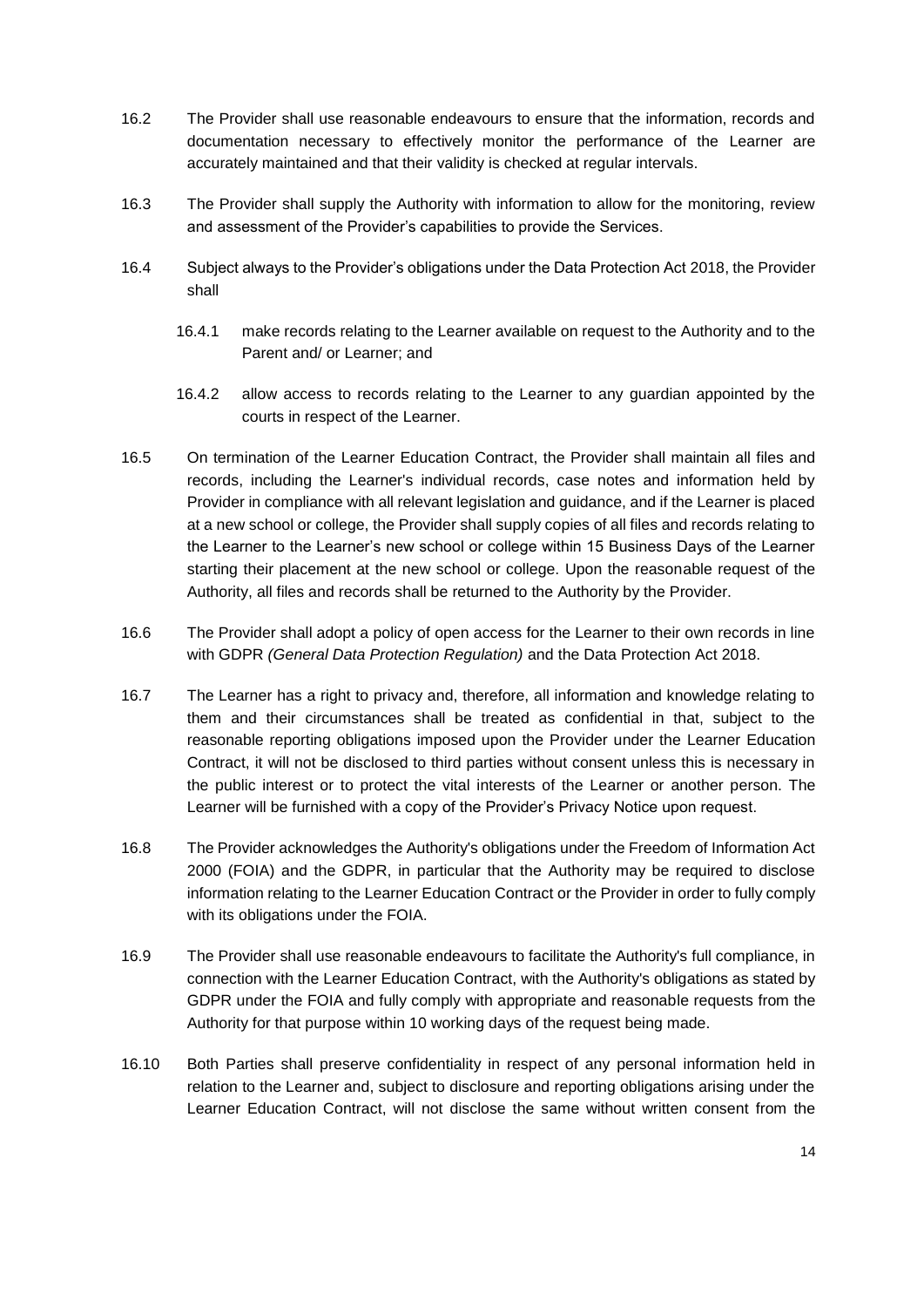Learner or (where appropriate) the Parent unless required or permitted to do so by law including the Data Protection Act 2018.

- 16.11 Both Parties shall ensure that their respective policies on confidentiality accord with the principles of the Data Protection Act 2018, and that they shall have mechanisms in place to ensure compliance.
- 16.12 The Provider shall establish a policy on the maintenance and destruction of files which will take into account all relevant legislation and include the need to consider any response to future claims for liability against the Provider.

#### 17 **MONITORING OF SERVICE PROVISION**

- 17.1 The Provider acknowledges the right of the Authority to monitor the provision made for the care and education of the Learner. Monitoring may include visits by the Authority's representatives or agents by prior agreement with the Headteacher at the School, provided that upon any such visit taking place the number of visitors at any one time should be no more than necessary for statutory/inspection purposes. Every effort shall be made by the Authority to ensure the continued privacy of Learners and minimal disruption to the education of Learners.
- 17.2 The Authority may within 20 Business Days of becoming aware of the same reject any Services provided which are in the Authority's reasonable opinion not equal in quality and all other respects to the service requirements set out in the Learner Education Contract. The Authority shall in such circumstances be entitled to request the Provider and the Provider shall within 20 Business Days of such request agree with the Authority either to provide services in lieu to the agreed standard, to cancel any invoices raised or to provide the appropriate refund or reduction of a following payment.
- 17.3 Where the Services delivered under the Learner Education Contract are subject to inspection by the Inspectorates and the inspection results in the Services, or part of the Services, being assessed as inadequate, the parties shall meet to discuss the Provider's proposals to address the inadequacies and, if the Authority is unsatisfied with the Provider's proposals, the Authority may, in its absolute discretion, terminate the Learner Education Contract in respect of the whole of the Services or that part which is assessed as inadequate, and in the case of partial termination the Learner Education Contract shall be deemed varied accordingly and the Fees shall be adjusted accordingly.

#### 18 **CORRUPT PRACTICES**

- 18.1 The following actions on the part of the Provider shall constitute a Serious Breach and if any such action takes place the Authority shall be entitled to immediately terminate the Learner Education Contract and to recover from the Provider the amount of any loss directly resulting from such cancellation. The Provider:
	- 18.1.1 offering any gift or consideration as an inducement or reward to any servant of a public body in connection with the Learner Education Contract;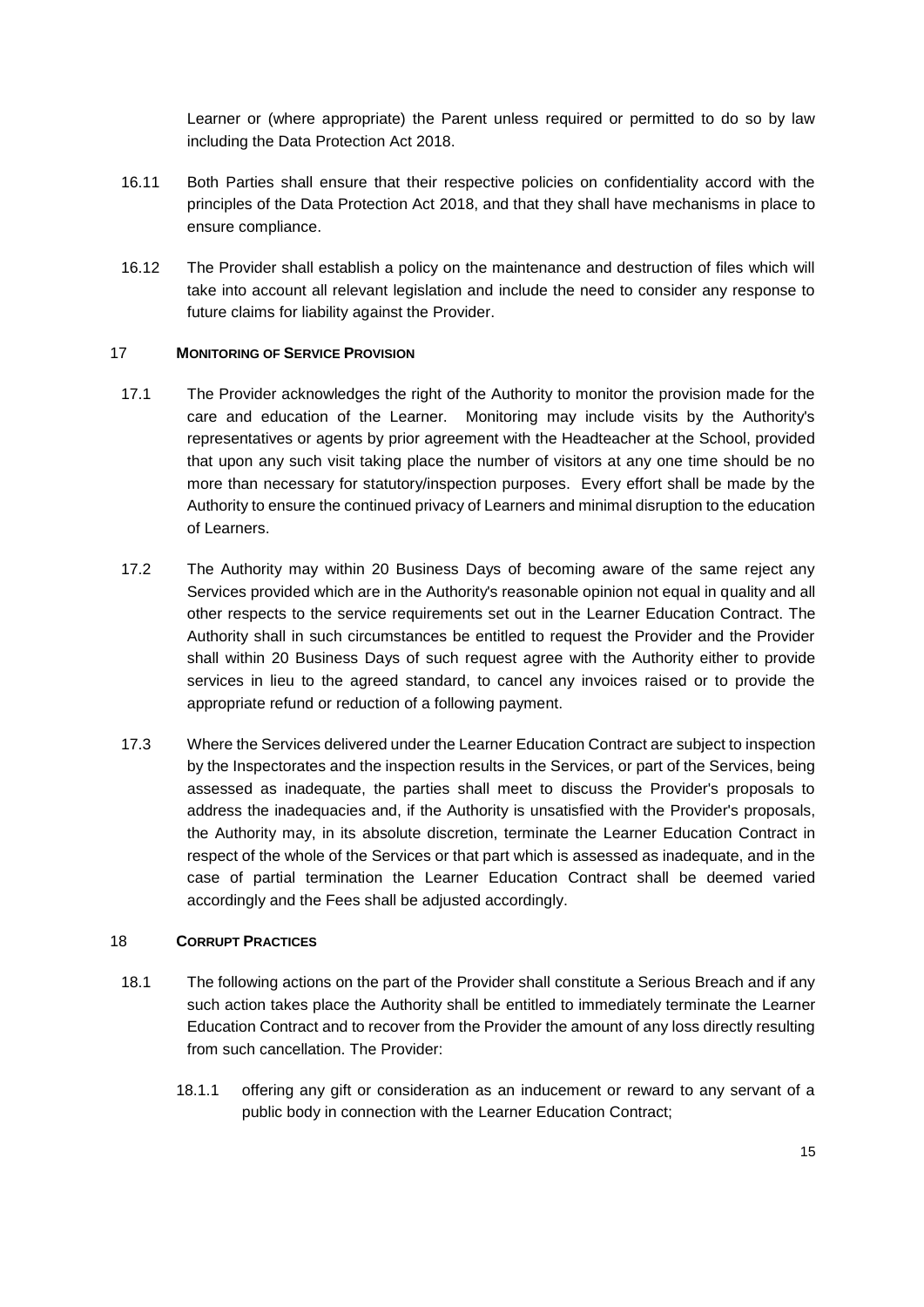- 18.1.2 offering any improper inducement or exerting unreasonable pressure upon the potential Learner or their Parent or relatives, or others with an interest, to attempt to encourage the potential Learner, Parent or relative to use the Provider; or
- 18.1.3 taking unreasonable financial advantage of its relationship with the Learner.
- 18.2 Neither the Provider nor the Authority nor any of their respective employees or agents shall solicit or accept any gratuity, expensive gifts or tip or any other form of money taking or reward, collection or charge for any part of the Services other than lawful charges notified to the Authority.

#### 19 **RESOLUTION OF DISPUTES BETWEEN PARTIES**

- 19.1 If a dispute arises in connection with the Learner Education Contract the parties shall use their respective reasonable endeavours to settle the dispute by negotiation between the representatives of the Authority and the Provider.
- 19.2 If the dispute cannot be resolved at this level then either party may request the other to participate in a meeting of their respective senior managers, in order to discuss the dispute and to agree a strategy to resolve it.
- 19.3 If the dispute is not resolved by negotiations within 20 Business Days the parties shall, before resorting to arbitration proceedings, attempt to resolve the dispute by mediation in accordance with the Centre for Dispute Resolution (CEDR) Model Mediation Procedure.
- 19.4 If the parties fail to resolve their dispute by mediation, then either party may serve notice on the other to require the dispute to be referred to arbitration in accordance with the Arbitration Acts 1950 and 1996.
- 19.5 The parties agree that if an arbitrator is appointed under clause 19.4 then:
	- 19.5.1 the decision of the arbitrator will be final and binding on the parties in the absence of manifest error;
	- 19.5.2 the arbitrator will not have exclusive jurisdiction on questions of construction of law; and
	- 19.5.3 each of the parties will bear one half of the costs of the reference to the arbitrator unless the arbitrator directs otherwise.
- 19.6 For the avoidance of doubt, the use of the disputes procedure will not delay, or take precedence over, any use of the default or termination procedures.

### 20 **BREACH OF CONTRACT AND CONDITIONS OF TERMINATION**

- 20.1 The Learner Education Contract may be terminated with immediate effect:
	- 20.1.1 by either party on written notice if the other party is in Serious Breach of the terms of the Learner Education Contract;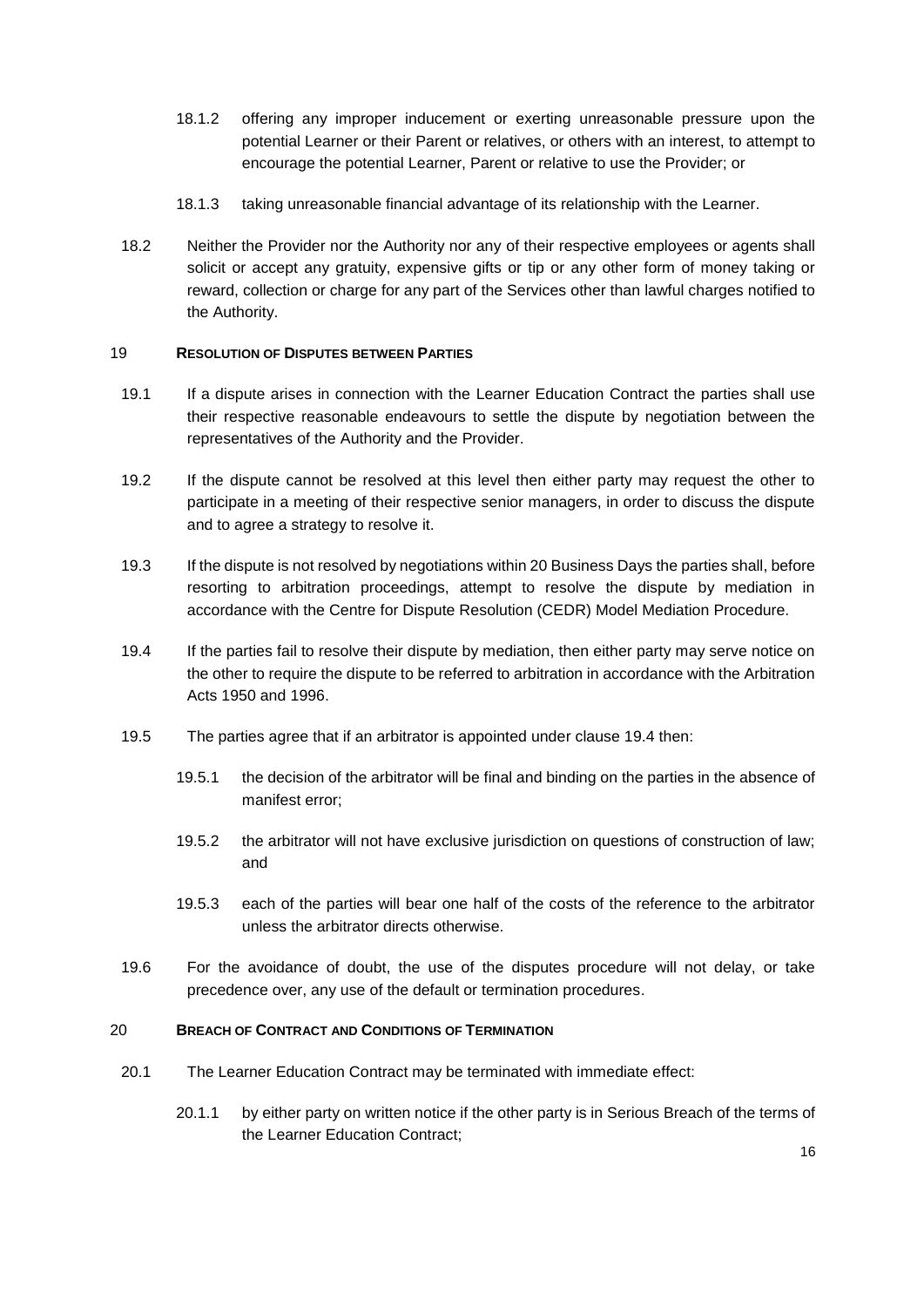- 20.1.2 by either party in the event of a breach capable of being remedied, if the other party fails to remedy the breach within 28 Business Days of receipt of a written notice to remedy the same;
- 20.1.3 by the Authority in accordance with clause 17.3 or 18.1; or
- 20.1.4 by either party on written notice if the other party shall become bankrupt or make an arrangement with its creditors or enter into winding up proceedings.
- 20.2 Subject to clause 20.1, the Learner Education Contract shall terminate:
	- 20.2.1 if the Provider terminates under clause 2, on the date specified as the termination date in the written notice issued to the Authority in accordance with clause 2;
	- 20.2.2 if the Learner is permanently excluded in accordance with clause 8, on the date that the Learner's permanent exclusion from the School becomes effective in accordance with clause 8.7;
	- 20.2.3 if the Learner dies, on the date of death subject to any ongoing liability of the Authority under clause 14.7.5;
	- 20.2.4 if the Authority terminates under clause 14.3, on the date immediately before the first day of the next academic year;
	- 20.2.5 if either party provides the other party with at least 6 weeks' written notice to terminate, on the date of expiry of that notice or, if later, the date specified as the termination date in that notice; or
	- 20.2.6 on the date stated, if any, to be the date of termination in paragraph 5.2 of the Learner Education Contract.
	- 20.2.7 The provider will charge for a minimum of 15 school days, in the event of a student's instant departure, without notice and beyond the Authority's control.
- 20.3 Termination of the Learner Education Contract shall not prejudice the rights of either party or the Learner which have arisen on or before the date of termination.

# 21 **FORCE MAJEURE**

21.1 Neither party shall be liable for any delay or failure to perform their respective obligations under the Learner Education Contract if the delay or failure results from circumstances beyond their reasonable control, including: act of God, government act or direction, war, explosion or civil commotion or industrial dispute. In the event of delay or failure arising from any such cause the Authority shall have the right to make alternative arrangements for the provision of the Services and both parties shall have the right to seek to renegotiate the Fees and the terms of the Learner Education Contract.